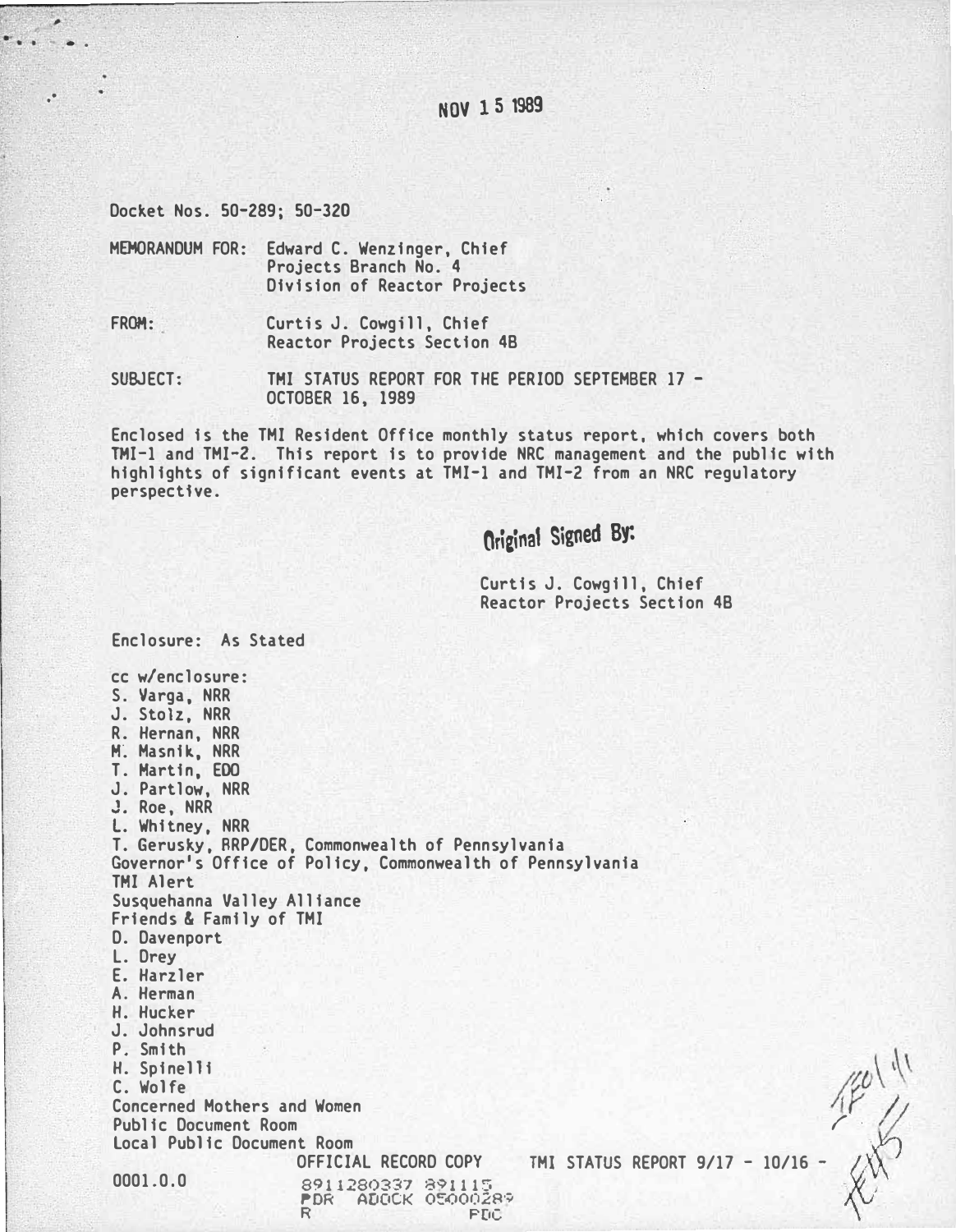# **Edward C. Wenzinger**

ä

 $\ddot{\phantom{a}}$ 

 $\mathcal{C}$  .

bcc w/enclosure: K. Abraham, RI (2 copies)<br>M. Miller, RI<br>W. Kane, RI<br>W. Baunack, RI C. Cowgill, RI<br>J. Bell, NRR Region I Docket Room (w/concurrences) F. Young, RI (3 copies)<br>D. Johnson<br>T. Moslak L. Thonus

R. Brady

DRP:RICL  $CCowg111/pj$  $11$ 18/14/89

DRP: RICK Ewenzinger  $\mathbf{d}$ HOY! Y/89

OFFICIAL RECORD COPY

TMI STATUS REPORT 9/17 - 10/16 -10/26/89

 $0002.0.0$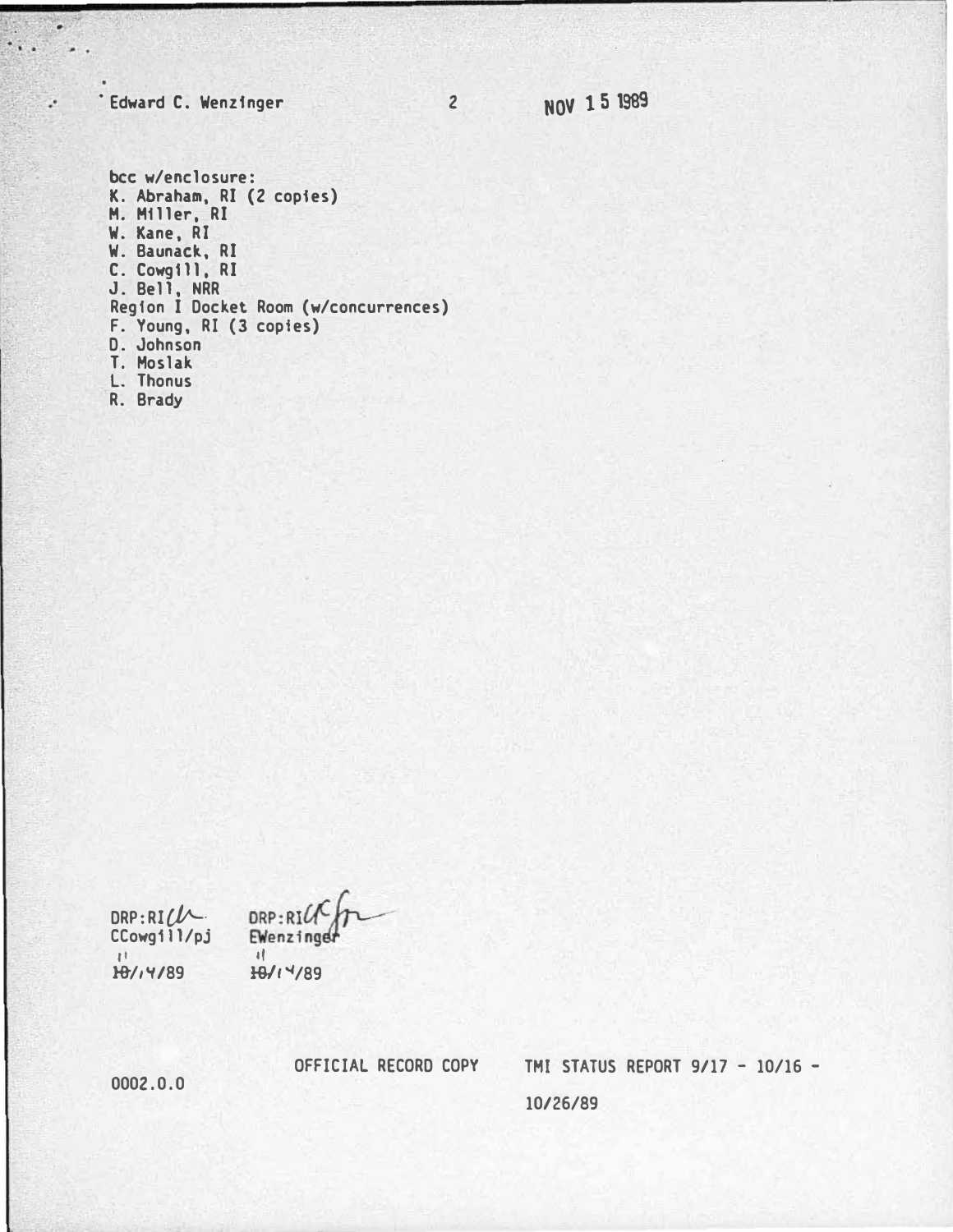#### ENCLOSURE

## THI-1 AND THI-2 STATUS REPORT FOR THE PERIOD

## SEPTEMBER 17 - OCTOBER 16, 1989

## $1.$  TMI-1

i.

## a. Facility Operations Summary

THI Unit 1 operated at full power during this report period, completing 292 days of continuous operation on October 16, 1989. No significant events or challenges to plant safety systems occurred during this period.

# 2. THI-2

### a. Facility Activities Summary

During this report period, defueling crews worked to remove baffle plates and vacuum loose debris from the core former plates. As of October 16, seven of eight baffle plates have been removed. After the baffle plates have been removed, defueling of the lower core support assembly will commence. Approximately 14,000 pounds of material remain in the vessel.

Following �ompletion of defueling, a number of samples will be taken of the lower head dnd incore instrumentation nozzles. These samples will be analyzed to assess the effects the accident had on the reactor vessel.

Assembly work continued on the evaporator/vaporizer system to be used to process accident ge �rated water (AGW). The unit is undergoing system component and initial pre-operational tests. In late October the licensee plans to run surrogate tests to verify operability of the system under operating conditions prior to processing AGW.

The licensee also completed tests to characterize the crack indications observed around E-7 and G-6 incore instrumentation nozzles on the lower head. The cracks were attributed to "hot tears" in the stainless steel vessel cladding with a depth of approximately 3/32 inches.

#### b. Potential Overexposure to Ionizing Radiation

On September 25, 1989, two workers received a radiation dose to their extremities (hands and wrists) that may exceed the code of federal regulations, part 20 limit of 18. 75 Rems.

OFFICIAL RECORD COPY TMI STATUS REPORT 9/17 - 10/16 -

0003.0.0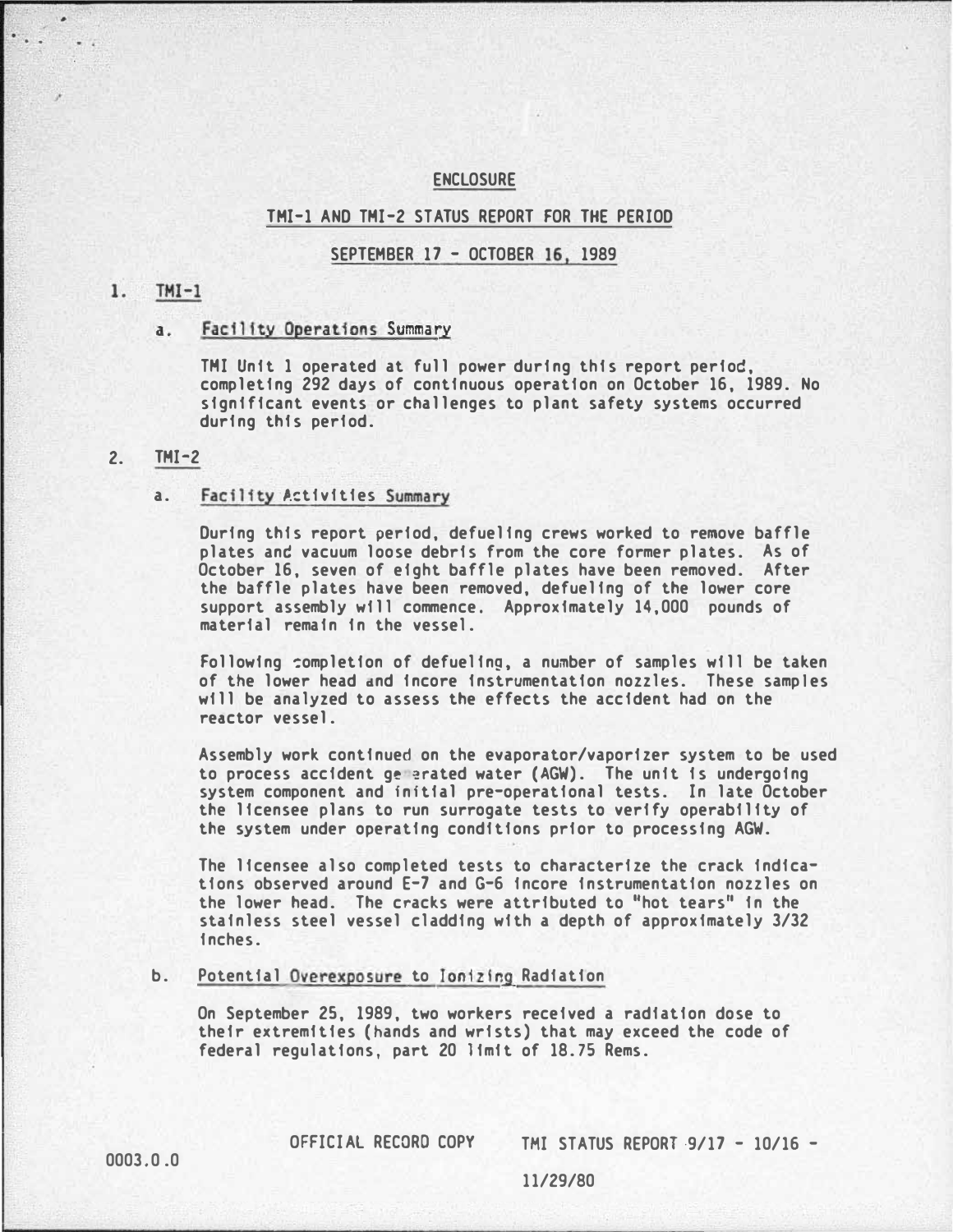The workers were in the Unit 2 reactor building decontamination facility when they inadvertently handled a small piece of reactor core debris. The piece of core debris was returned to the reactor vessel. The licensee is performing dose assessments for the individuals.

## 3. NRC Staff Activities

.•

The NRC staff assigned on site at this period consisted of a senior resident inspector, three resident inspectors, and a project manager for  $TM-2$ .

### a. Inspection Reports

During this period, Region I issued the following inspection reports.

- Combined Inspection Report for TMI 1 and 2, 50-289/89-16 and 50-320/89-07, addressing the solid radioactive waste systems, transportation, and liquid and gaseous effluents programs.
- $\qquad \qquad -$ TMI-1 Inspection Report 50-28�/89-17, addressing licensee corrective actions relative to a previous inspection finding concerning modification of the condenser vent stack continuous iodine sampler; determination of the iodine through; correction factor for the dose commitment; and counting geometry for the charcoal cartridge.
- $\qquad \qquad \cdots$ TMI-1 Inspection Report 50-289/89-19 (Ol) where a written examination was administered to one reactor operator candidate who previously failed the written portion of the exam. The candidate passed the examination and was issued a license.
- TMI-2 Inspection Report 50-320/89-04 addressing defueling and decontamination activities, including proper implementation of radiological controls, housekeeping measures, and licensee actions on previous inspection findings.
- b. NRR licensing Actions

# Environmental Impact Statement

The NRC staff published Final Supplement Number 3 to the Programmatic Environmental Impact Statement (PElS) related to decontamination and disposal of radioactive wastes resulting from the March 28, 1979 accident at Three Mile Island Nuclear Station, Unit 2. PElS Supplement Number 3 deals with the licensee's proposal to place the facility in post-defueling monitored storage (PDMS). Single copies are available free, to the extent of supply, upon written request to the Office of Information Resources Management, Distribution Section, U.S. Nuclear Regulatory Commission, Washington, DC 20555.

OFFICIAL RECORD COPY THI STATUS REPORT 9/17 - 10/16 -

•

. The second construction of  $\mathcal{L}_i$  ,  $\mathcal{L}_i$  ,  $\mathcal{L}_i$  ,  $\mathcal{L}_i$  ,  $\mathcal{L}_i$  ,  $\mathcal{L}_i$  ,  $\mathcal{L}_i$  ,  $\mathcal{L}_i$  ,  $\mathcal{L}_i$  ,  $\mathcal{L}_i$  ,  $\mathcal{L}_i$  ,  $\mathcal{L}_i$  ,  $\mathcal{L}_i$  ,  $\mathcal{L}_i$  ,  $\mathcal{L}_i$  ,  $\mathcal{L}_i$  ,